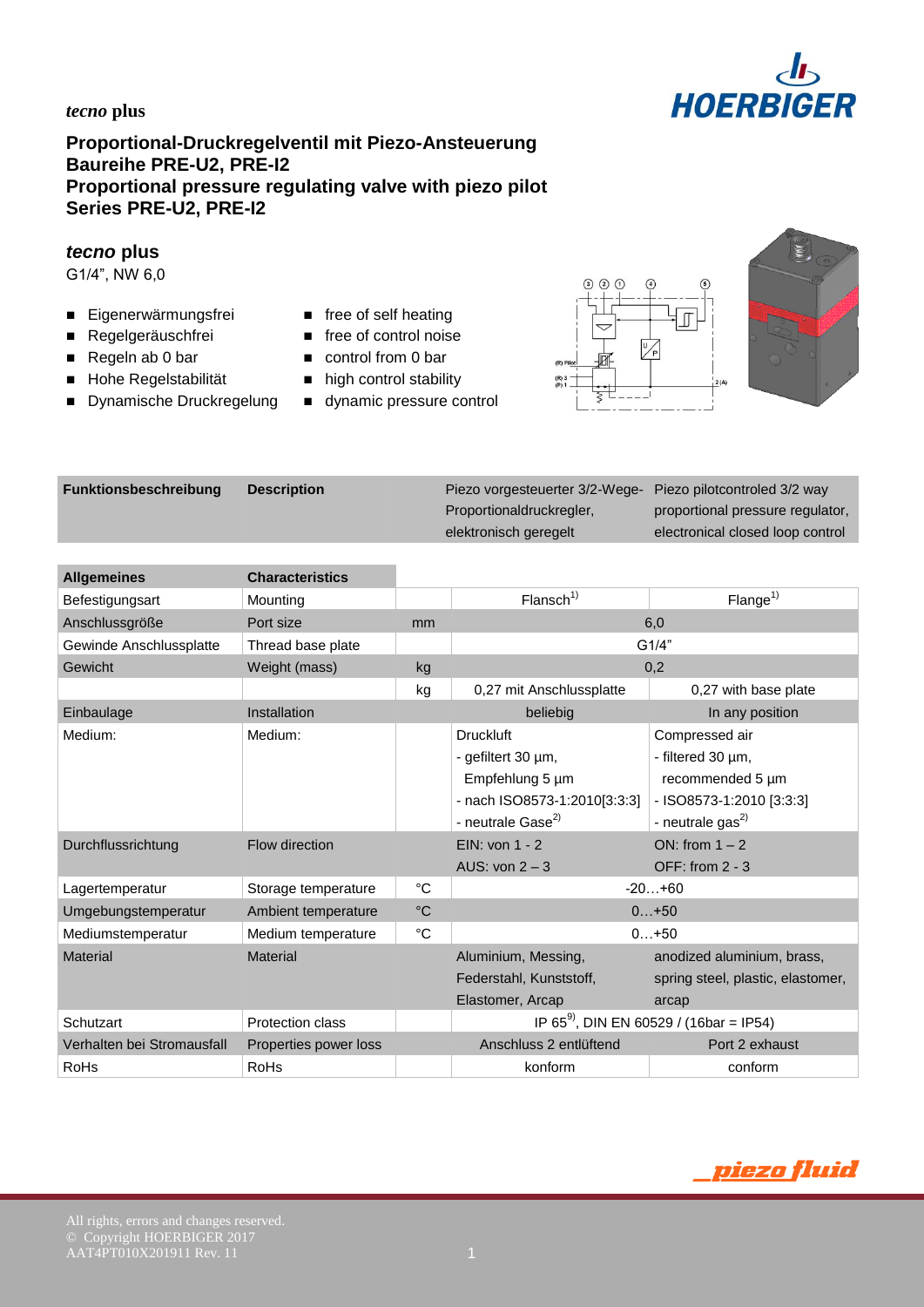

|        | <b>Pneumatische</b>                   | <b>Pneumatic</b>                   |                           |                 |                              |                           |                             |                     |
|--------|---------------------------------------|------------------------------------|---------------------------|-----------------|------------------------------|---------------------------|-----------------------------|---------------------|
|        | Kenngrößen                            | characteristics                    |                           |                 |                              |                           |                             |                     |
|        | Ausführung <sup>3)</sup>              | Version <sup>3)</sup>              |                           |                 | $0 - 16$ bar                 | $0 - 10 \text{ bar}^{12}$ | $0 - 6$ bar                 | $0 - 2$ bar         |
|        | Eingangsdruck                         | Pressure inlet                     | $p1_{min}$                | bar             | $\overline{2}$               | $\overline{2}$            |                             | 1,5                 |
|        |                                       |                                    | $p1_{max}$                | bar             | 17                           | 12                        | 10                          | $\overline{7}$      |
|        | Ausgangsdruckbereich                  | Pressure range outlet              | $p2_{min}$                | bar             |                              |                           | 0                           |                     |
|        |                                       |                                    | $p2_{max}$                | bar             | 16                           | 10                        | 6                           | $\overline{c}$      |
|        | Nenndurchfluss                        | Nominal flow rate                  | $Q_N$                     | I/min           | 600                          | 1000                      | 1000                        | 1000                |
|        | <b>Maximaler Durchfluss</b>           | Max. flow rate                     | $\mathsf{Q}_{\text{max}}$ | I/min           | 2400                         | $1600^{7}$                | $1600^{7}$                  | $1100^{7}$          |
|        | Hysterese <sup>5)</sup>               | Hysteresis <sup>5)</sup>           | $p2_{max}$                | $\%$            |                              |                           | < 0,2                       |                     |
|        | Wiederholgenauigkeit <sup>5)</sup>    | Repeatability <sup>5)</sup>        | $p2_{max}$                | %               |                              |                           | < 0,2                       |                     |
|        | Ansprechempfindlichkeit <sup>5)</sup> | Responsiveness <sup>5)</sup>       | $p2_{max}$                | $\frac{0}{0}$   |                              |                           | < 0,2                       |                     |
|        | Linearität <sup>4)5)</sup>            | Linearity $45)$                    | $p2_{max}$                | $\%$            |                              |                           | < 0, 5                      |                     |
|        | Leckage <sup>6)</sup>                 | Leakage <sup>6)</sup>              |                           | Nl/min          | $\leq$ 3                     |                           | < 2,5                       |                     |
|        | Eigenluftverbrauch <sup>13)</sup>     | Own air consumption <sup>13)</sup> |                           | Nl/min          |                              |                           | < 1                         |                     |
|        | <b>Elektrische</b>                    | <b>Electric</b>                    |                           |                 |                              |                           |                             |                     |
|        | Kenngrößen                            | characteristics                    |                           |                 |                              |                           |                             |                     |
|        | Nennspannung                          | Nominal voltage                    | $U_N$                     | V <sub>DC</sub> |                              |                           | 24 ±10%                     |                     |
|        | Nennleistung                          | Nominal power max.                 | $P_N$                     | W               | 0,8                          |                           |                             |                     |
|        | Max. Restwelligkeit                   | Residual ripple max.               | $U_N$                     | $\%$            | 10                           |                           |                             |                     |
|        | Stromaufnahme <sup>11)</sup>          | Current consumption <sup>11)</sup> | $I_{Bmax}$                | mA              | 30                           |                           |                             |                     |
|        | Sollwerteingang                       | Set value input                    |                           |                 |                              |                           |                             |                     |
|        | Eingangswiderstand                    | Input resitance                    | $R_E$                     | $k\Omega$       |                              |                           | $> 55$                      |                     |
| PRE-U2 | Sollwert                              | Set value                          | W                         | V               | $0 - 10$                     |                           |                             |                     |
|        | Auflösung                             | Scale                              | $W/p_2$                   | V/bar           | 0,625                        | $\mathbf{1}$              | 1,667                       | 5                   |
|        | Eingangswiderstand                    | Input resistance                   | $R_E$                     | Ω               | 500                          |                           |                             |                     |
| PRE-12 | Sollwert                              | Set value                          | W                         | mA              |                              |                           | $4 - 20$                    |                     |
|        | Auflösung                             | Scale                              | $W/p_2$                   | mA/bar          | 1                            | 1,6                       | 2,667                       | 8                   |
|        | Istwertausgang                        | <b>Actual output</b>               |                           |                 |                              |                           |                             |                     |
|        | Ausgangsspannung Istwert              | Output voltage                     | Ux                        | $\vee$          |                              |                           | $0 - 10$                    |                     |
|        | Ausgangsstrom max.                    | Output current max.                | $I_{xmax}$                | mA              |                              |                           | 1                           |                     |
|        | Genauigkeit                           | Accuracy                           | $p2_{max}$                | $\%$            | < 1                          |                           |                             |                     |
|        | <b>Kabelanschluss</b>                 | <b>Cable connector</b>             |                           |                 |                              |                           | M12x1, 5 Pin                |                     |
|        | Elektromagnetische                    | Electromagnetic                    |                           |                 |                              | Abgeschirmte              |                             | Shielded connecting |
|        | Verträglichkeit (EMV) <sup>10)</sup>  | compatibility (EMC) <sup>10)</sup> |                           |                 |                              | Anschlusskabel verwenden  |                             | cables must be used |
|        | Störfestigkeit                        | Resistance                         |                           |                 |                              |                           |                             |                     |
|        |                                       | to interferences                   |                           |                 | EN 61000-6-2                 |                           |                             |                     |
|        | Störaussendung                        | Emissions                          |                           |                 | EN 61000-6-4                 |                           |                             |                     |
|        | <b>Digitalausgang</b>                 | <b>Digital output</b>              |                           |                 |                              |                           |                             |                     |
|        | Druck erreicht <sup>8)</sup>          | pressure reached <sup>8)</sup>     |                           |                 |                              |                           |                             |                     |
|        | Ausgangsspannung                      | Output voltage                     | $U_{OUT}$                 | V DC            | $AUS = 0$ EIN = $U_N - 0.7V$ |                           | OFF = $0$ ON = $U_N$ –0,7 V |                     |
|        | Ausgangsstrom                         | Output current                     | <b>lout</b>               | mA              |                              |                           | $\leq 200$                  |                     |
|        | Toleranz                              | Tolerance                          | p2 <sub>max</sub>         | $\%$            |                              |                           | ± 2                         |                     |



All rights, errors and changes reserved.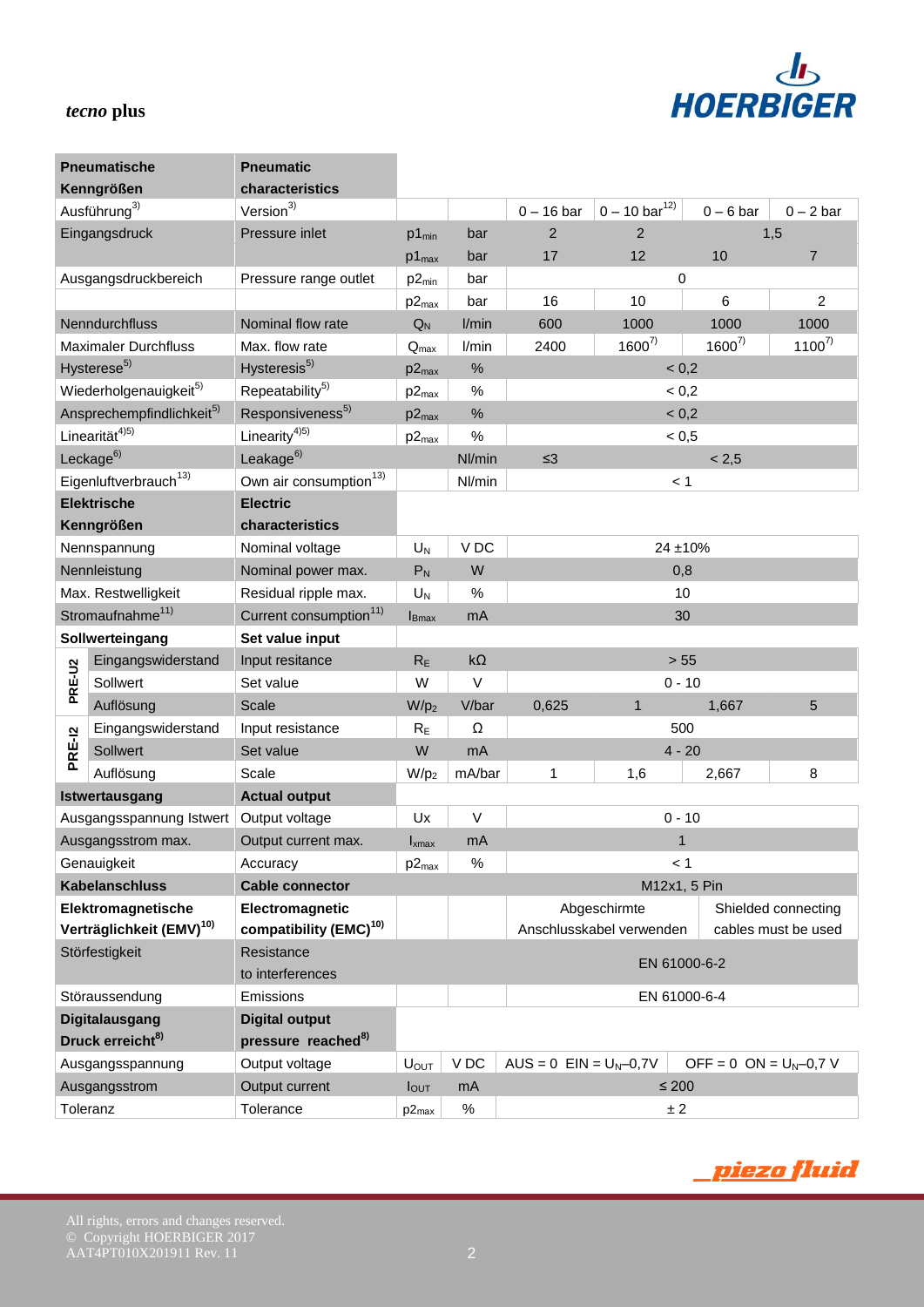



Für Ventile mit Druckbereich 0-2bar, 0-6bar, 0-10bar For valves with pressure range 0-2bar, 0-6bar, 0-10bar



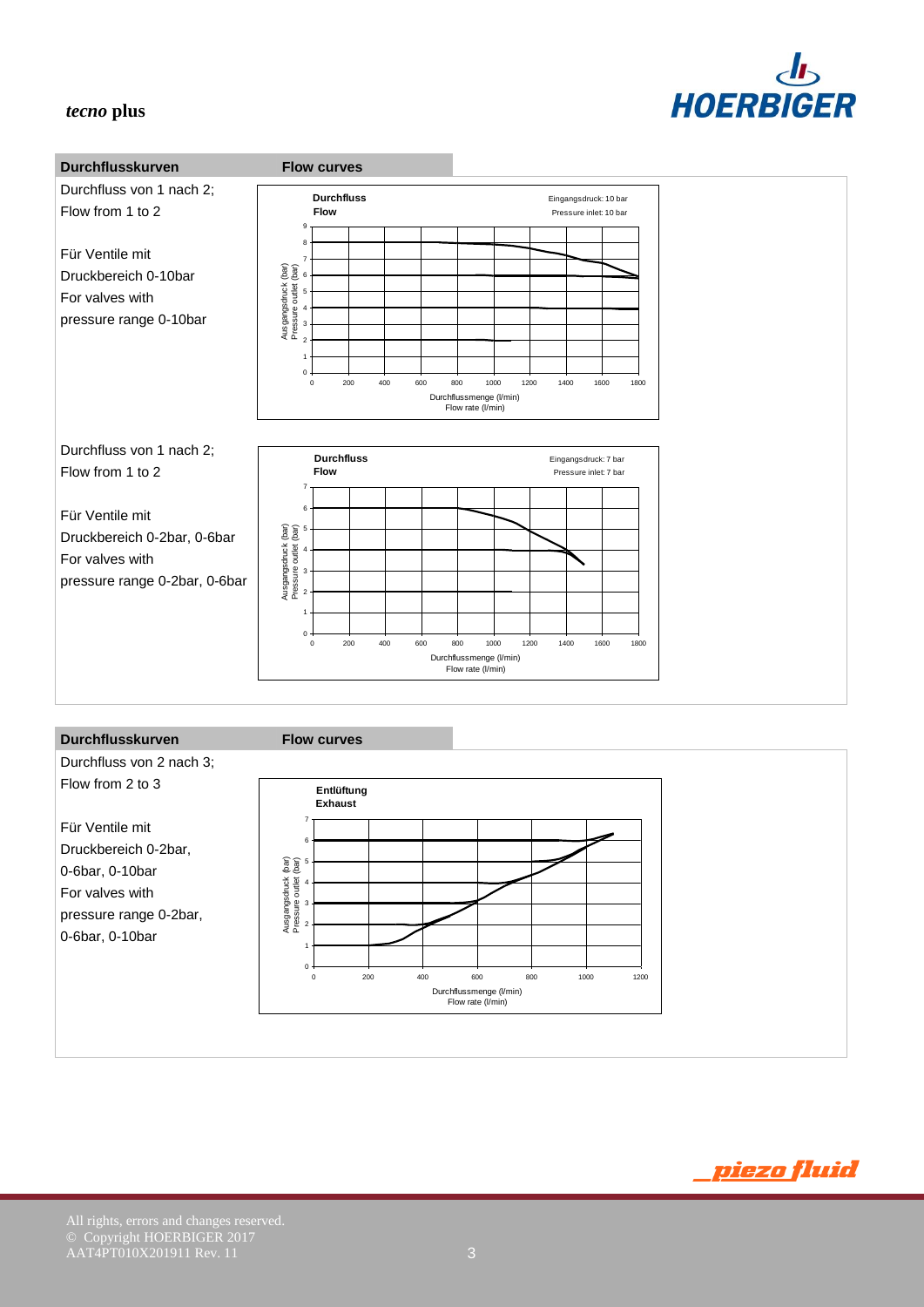



#### **Durchflusskurven Flow curves**

![](_page_3_Figure_5.jpeg)

![](_page_3_Picture_6.jpeg)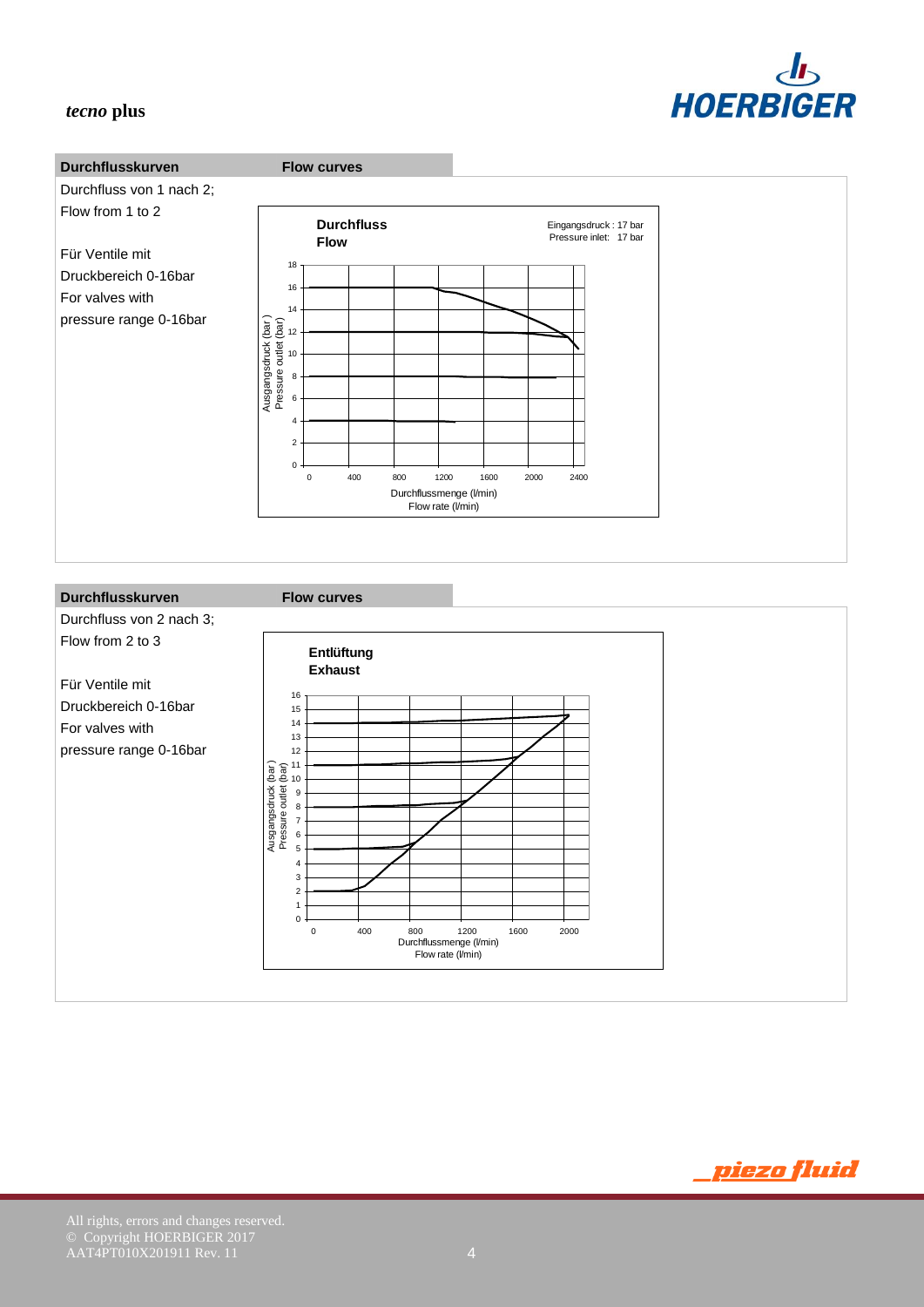![](_page_4_Picture_0.jpeg)

#### **Abmessungen Dimensions**

Mit Anschlussplatte PS12486-A-01 gerade/seitlich und Stecker gewinkelt, ohne Zubehör With base plate straight/sidewise and plug connector angled, without accessory

![](_page_4_Figure_4.jpeg)

Anschlussplatte PS12486-A-01 mit Flanschbild (Lieferzustand seitlich, Umbau möglich) Base plate PS12486-A-01 with flange connection ( Delivery condition sidewise, retrofitting possible)

![](_page_4_Figure_6.jpeg)

<u>piezo fluid</u>

All rights, errors and changes reserved.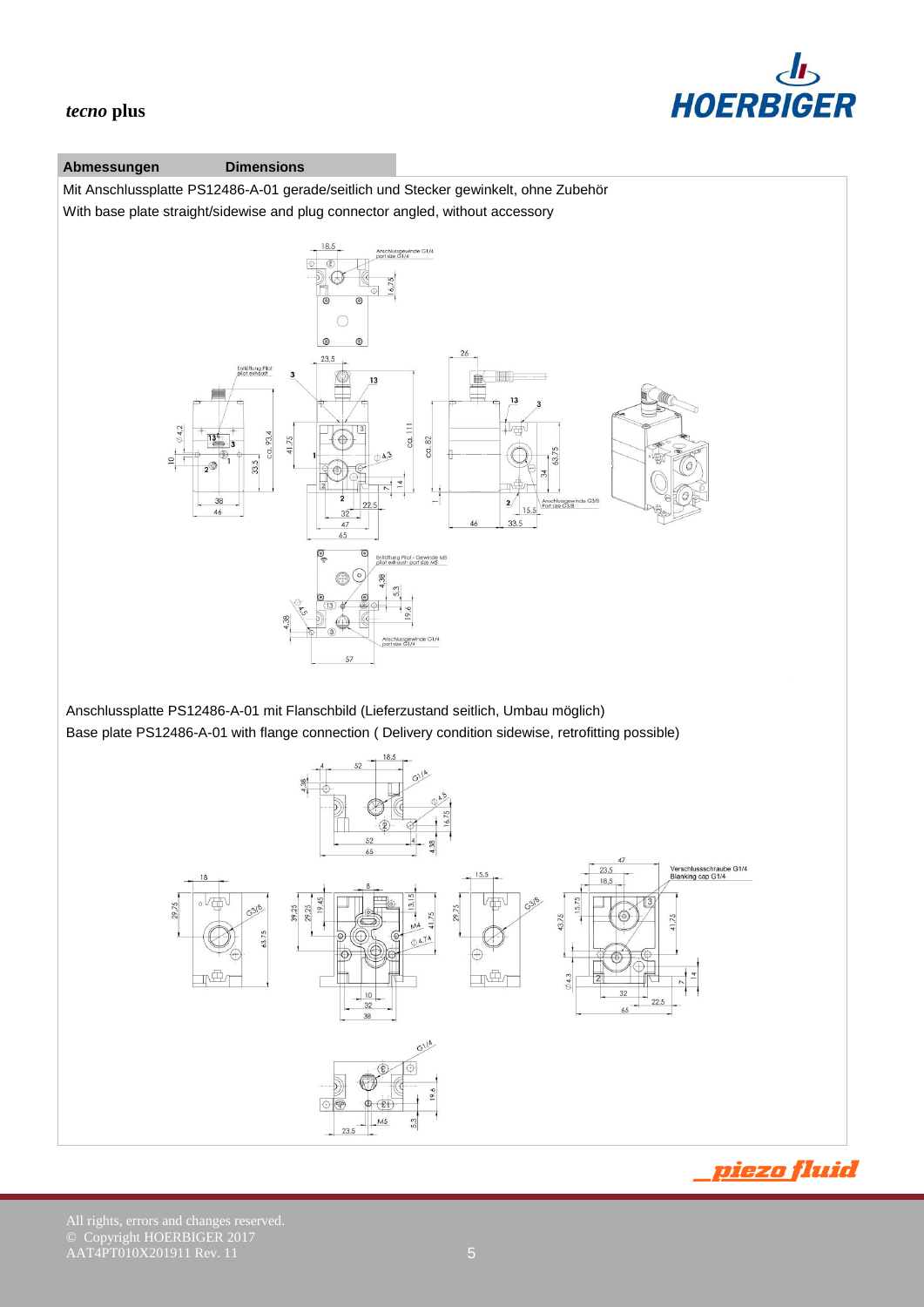# $d_{\mathbf{b}}$ **HOERBIGER**

## *tecno* **plus**

![](_page_5_Figure_2.jpeg)

| <b>Bemerkung</b>                                           | <b>Remarks</b>                                                |
|------------------------------------------------------------|---------------------------------------------------------------|
| 1) Flanschplatten mit Gewindeanschluss siehe Zubehör       | 1) Flange plates with screw thread see accessory.             |
| 2) Verwendung anderer neutraler Gase außer Druckluft ist   | 2) When use other neutral gases, clarification with the       |
| beim Hersteller anzufragen                                 | producer is necessary.                                        |
| 3) andere Druckbereiche auf Anfrage                        | 3) other pressure ranges on request                           |
| 4) bei + 20 °C, Temperatur- und Langzeitdrift auf Anfrage  | 4) at $+$ 20 °C, temperature- and long term drift on request  |
| 5) bezogen auf $p_{2max}$                                  | 5) based on p <sub>2max</sub>                                 |
| 6) bei $p_{1max}$                                          | 6) at $p_{1max}$                                              |
| 7) gemessen bei $p_{1max}$ und $p_{2min}$ (0bar)           | 7) measured at $p_{1max}$ and $p_{2min}$ (0bar)               |
| 8) Ausgang schaltet verzögerungsfrei auf "EIN", wenn der   | 8) Output is switching "ON", when output pressure is          |
| Ausgangsdruck p2 dem Solldruck ± Toleranz entspricht bzw.  | equivalent ± tolerances to set value, respectively "OFF" when |
| auf "AUS", wenn der Ausgangsdruck außerhalb dieses         | the output pressure is outside this limit.                    |
| Bereichs liegt.                                            |                                                               |
| 9) mit gestecktem Anschlussstecker und gefasster Abluft an | 9) with connector and exhaust ported, booster (3) and         |
| Hauptstufe (3) und Pilot (13)                              | pilot $(13)$                                                  |
| 10) bei Anschluss mit geschirmtem Kabel und Stecker.       | 10) During connection with protected cable and plug. Screen   |
| Schirm nur anlagenseitig aufgelegt.                        | only on main unit presented                                   |
| 11) Zuzüglich entnommener Ausgangsstrom von                | 11) Plus taken output current of digital output pressure      |
| Digitalausgang Druck erreicht                              | reached                                                       |
| 12) ersetzt Ausführung 8 bar                               | 12) replacement type 8 bar                                    |
| 13) nur bei Sollwert > 0                                   | 13) only when set valve $> 0$                                 |

# <u>piezo fluid</u>

#### All rights, errors and changes reserved.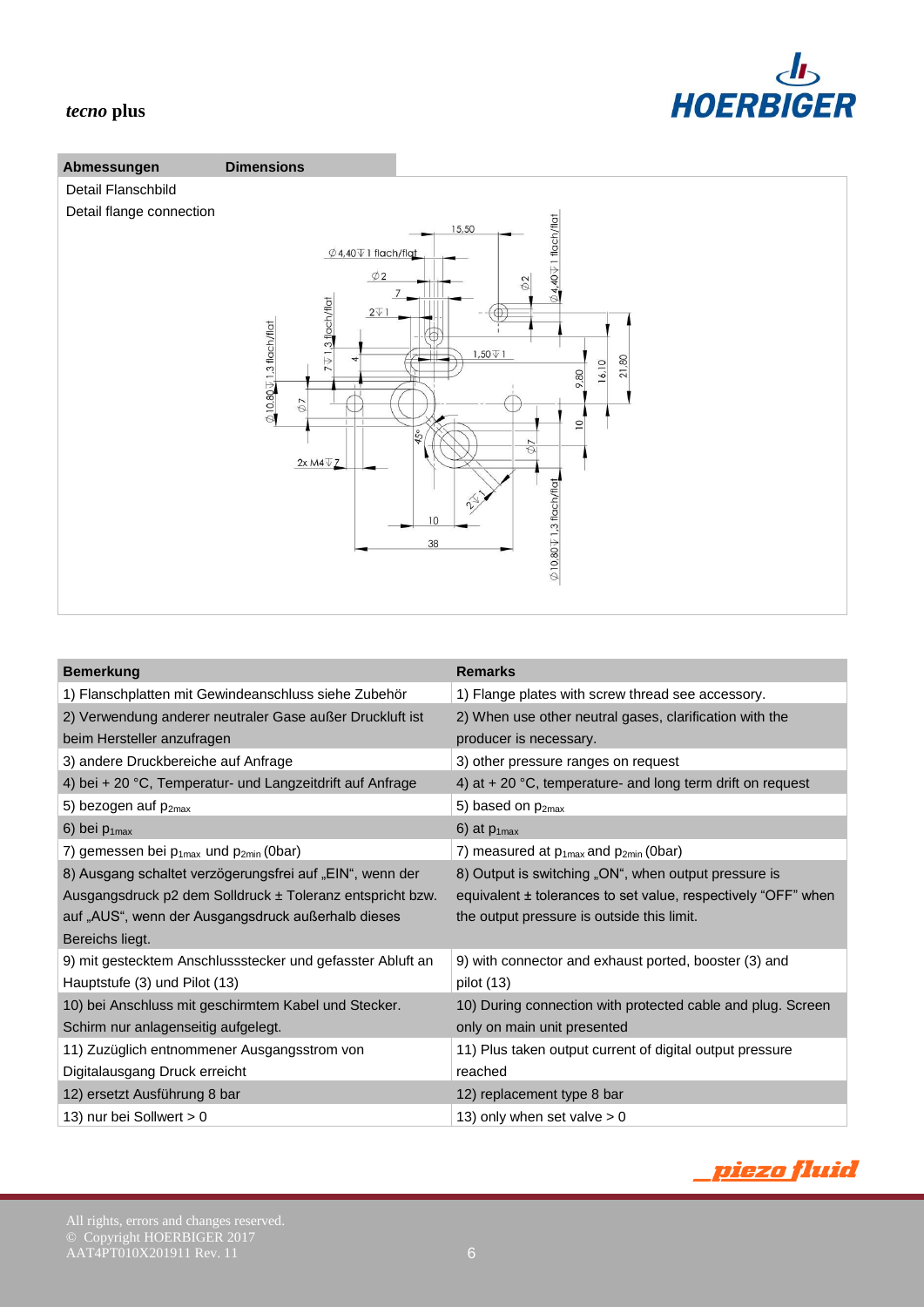# HOERBIGER

#### *tecno* **plus**

#### **Bestellnummernschlüssel tecno plus**

![](_page_6_Figure_3.jpeg)

Andere Varianten auf Anfrage

\* siehe Zubehör

#### **Order code tecno plus**

![](_page_6_Figure_7.jpeg)

#### other variations on request

\* see accessory

<u>piezo fluid</u>

All rights, errors and changes reserved.